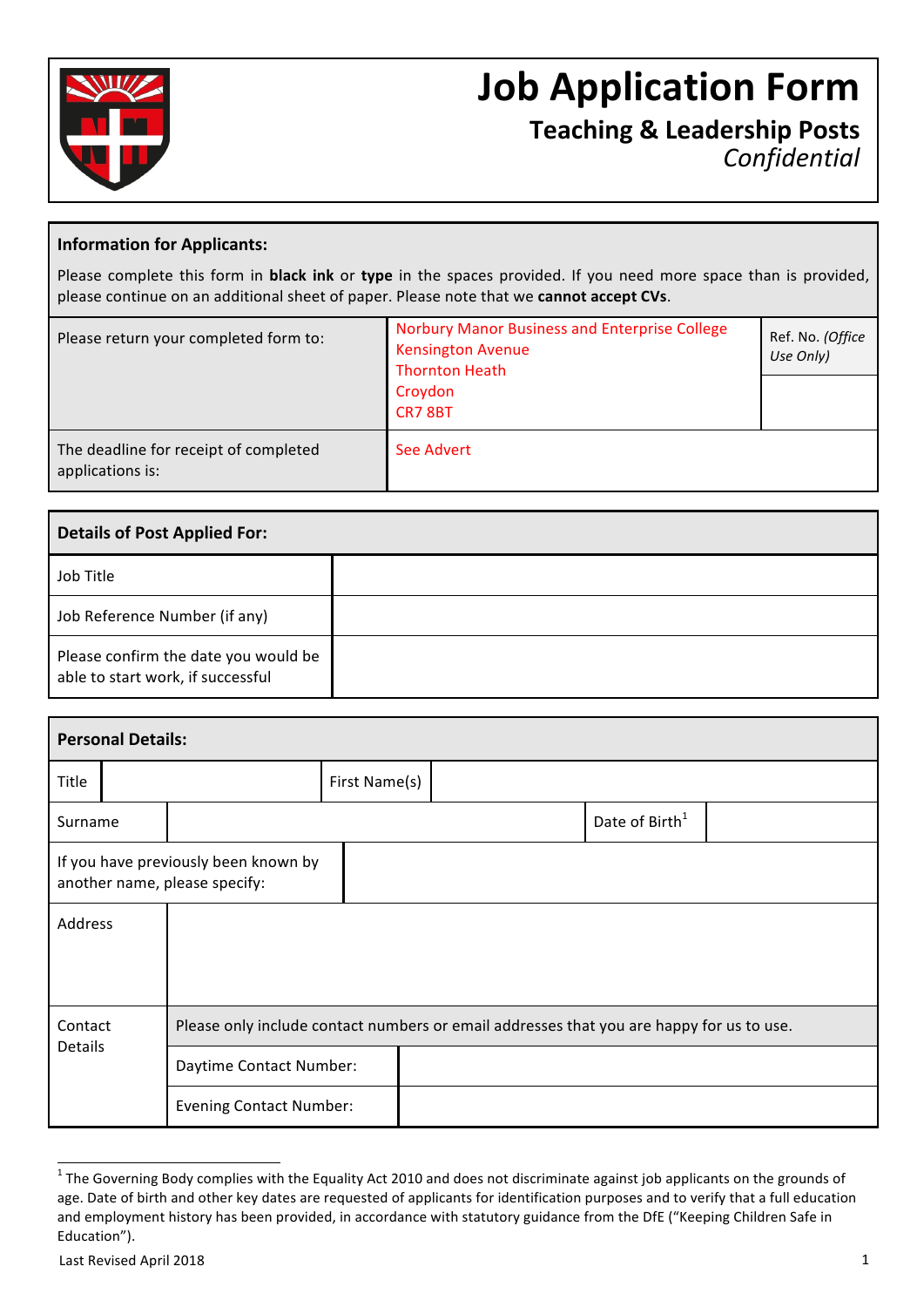|                                                                                               | Mobile Number (if different): |            |           |                                                                                           |
|-----------------------------------------------------------------------------------------------|-------------------------------|------------|-----------|-------------------------------------------------------------------------------------------|
|                                                                                               | Email Address:                |            |           |                                                                                           |
| <b>DfE Registration Number</b>                                                                |                               |            |           |                                                                                           |
| Do you hold Qualified Teacher Status (QTS) or<br>Qualified Teacher Learning and Skills (QTLS) |                               | YES        | <b>NO</b> | If yes, please confirm below whether you hold QTS<br>or QTLS and the date it was awarded: |
| status?                                                                                       |                               |            |           |                                                                                           |
| Do you currently have the right to work in the                                                |                               | <b>YES</b> | NO.       | If no, please specify your circumstances below:                                           |
| UK?                                                                                           |                               |            |           |                                                                                           |
|                                                                                               |                               |            |           |                                                                                           |

| <b>Education and Qualifications:</b>                          |                      |                    |                                        |  |
|---------------------------------------------------------------|----------------------|--------------------|----------------------------------------|--|
| Please also include any relevant professional qualifications. |                      |                    |                                        |  |
| Name of Institution (e.g. School,                             |                      | Dates Attended     | Courses/Subjects Taken and Examination |  |
| College or University)                                        | From<br>(Month/Year) | To<br>(Month/Year) | <b>Results or Award</b>                |  |
|                                                               |                      |                    |                                        |  |
|                                                               |                      |                    |                                        |  |
|                                                               |                      |                    |                                        |  |
|                                                               |                      |                    |                                        |  |

| <b>Membership of Professional Bodies:</b>                                          |  |  |  |  |
|------------------------------------------------------------------------------------|--|--|--|--|
| Please give details of any relevant professional bodies to which you belong.       |  |  |  |  |
| Name of Professional Body<br>Date Membership Commenced<br><b>Membership Status</b> |  |  |  |  |
|                                                                                    |  |  |  |  |
|                                                                                    |  |  |  |  |

Ţ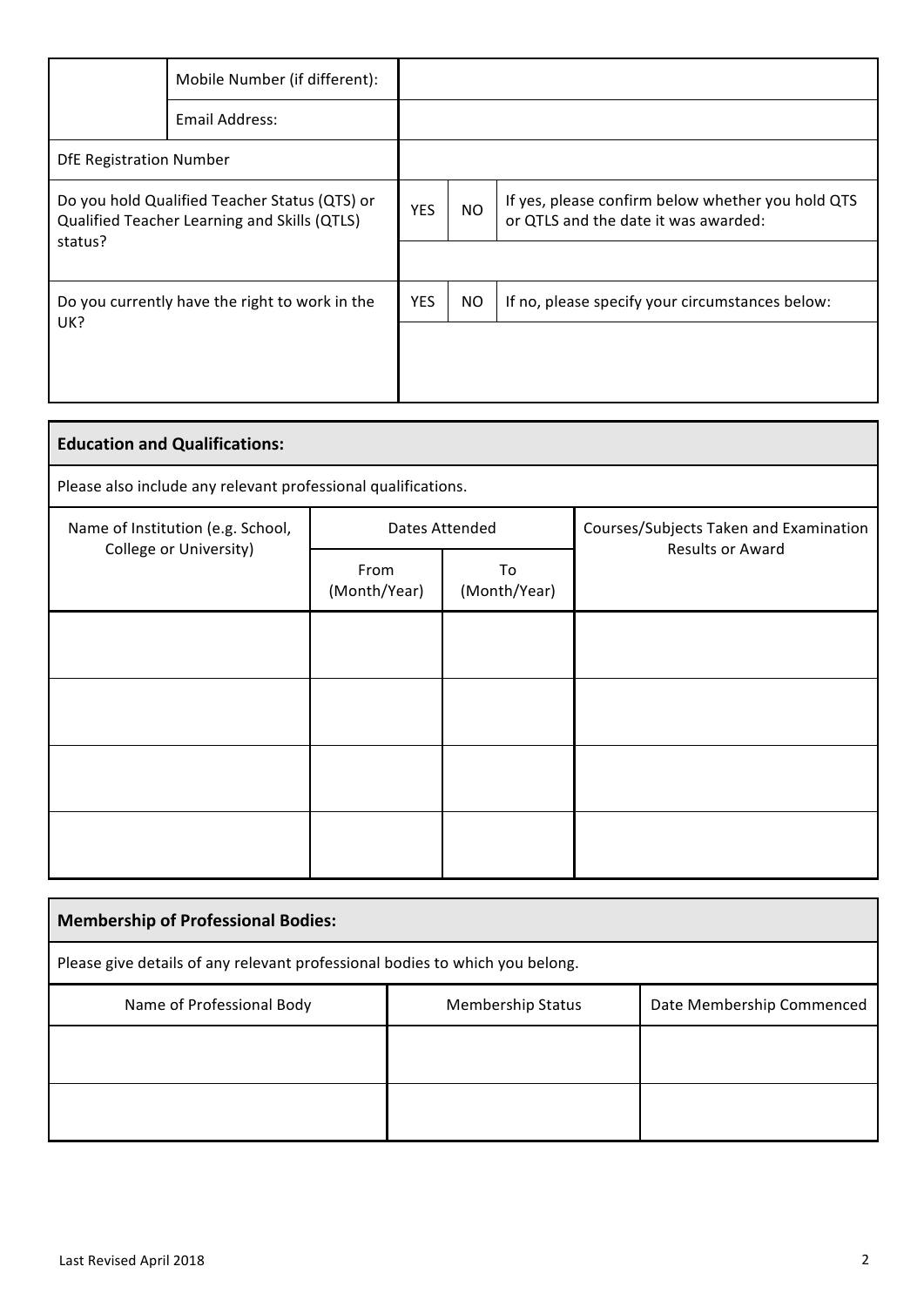# **Professional Development:**

Please give details of any courses undertaken which you have not already detailed and which you consider to be relevant to this application.

| Course Title | Course Provider | Dates Attended       |                    | Award (if any) |
|--------------|-----------------|----------------------|--------------------|----------------|
|              |                 | From<br>(Month/Year) | To<br>(Month/Year) |                |
|              |                 |                      |                    |                |
|              |                 |                      |                    |                |
|              |                 |                      |                    |                |

| <b>Details of Present or Most Recent Teaching Appointment:</b> |                                                |  |            |  |                                                                    |                 |  |
|----------------------------------------------------------------|------------------------------------------------|--|------------|--|--------------------------------------------------------------------|-----------------|--|
| Post Held                                                      |                                                |  |            |  |                                                                    |                 |  |
|                                                                | Responsibilities Held (if applicable)          |  |            |  |                                                                    |                 |  |
|                                                                | Dates Employed From and To (Month/Year)        |  |            |  |                                                                    |                 |  |
| School/College Name and<br>Address                             |                                                |  |            |  |                                                                    |                 |  |
| Pupils                                                         | Number on Roll:                                |  | Age Range: |  |                                                                    | Gender / Mixed: |  |
| Name of Local Authority (if<br>applicable)                     |                                                |  |            |  | Type of School/College<br>(Community, Academy,<br>Independent etc) |                 |  |
| Salary<br><b>Details</b>                                       | Annual Salary (if part-time, specify the FTE): |  |            |  | $\pmb{\mathsf{f}}$                                                 |                 |  |
| Additional Allowances (state type and annual<br>value):        |                                                |  |            |  |                                                                    |                 |  |
| Reason for Leaving<br>(if applicable)                          |                                                |  |            |  |                                                                    |                 |  |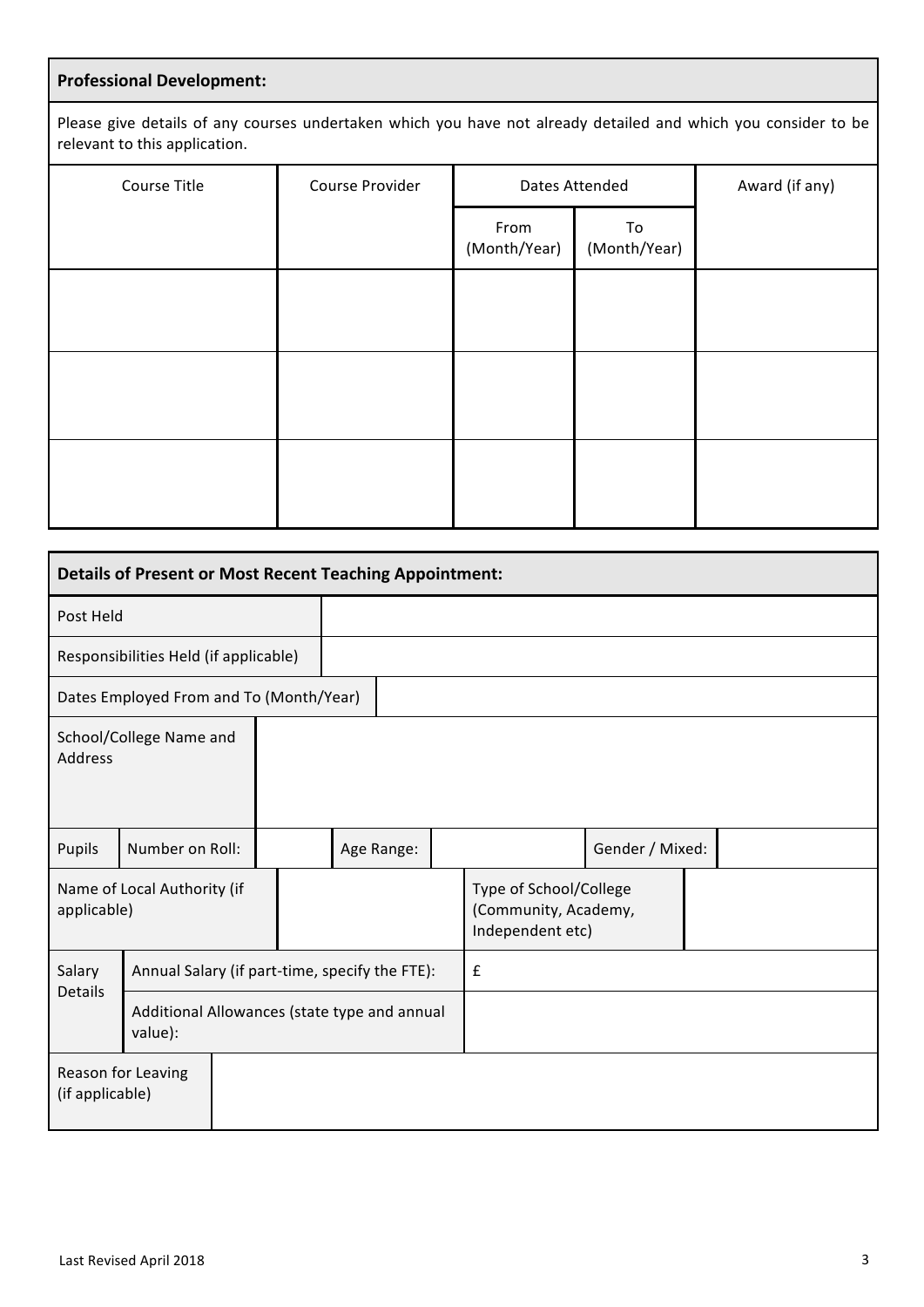# **Previous Teaching Appointments:**

Please give details of all previous teaching appointments you have undertaken, starting with the most recent. Details of employment undertaken outside of teaching, and any other gaps in employment, should be recorded on pages 5-6. Please use a continuation sheet if necessary.

|    | <b>School/College/Employer Details</b>                                                 | <b>Post Details</b>                     | <b>Dates Employed and</b><br><b>Reason for Leaving</b> |
|----|----------------------------------------------------------------------------------------|-----------------------------------------|--------------------------------------------------------|
| 1. | <b>Employer Name:</b>                                                                  | Title of Post:                          | From (Month/Year):                                     |
|    |                                                                                        |                                         |                                                        |
|    |                                                                                        |                                         | To (Month/Year):                                       |
|    | Type of School/College (e.g. community,<br>academy, independent etc) and NOR (approx): | Responsibilities Held (if applicable):  |                                                        |
|    |                                                                                        |                                         | Reason for Leaving:                                    |
|    |                                                                                        |                                         |                                                        |
|    | Local Authority (if applicable):                                                       | Additional Allowances (type/value):     |                                                        |
|    |                                                                                        |                                         |                                                        |
|    | Pupil Age Range / Gender:                                                              | Key Stage / Subject / Age Range Taught: |                                                        |
|    |                                                                                        |                                         |                                                        |
| 2. | <b>Employer Name:</b>                                                                  | Title of Post:                          | From (Month/Year):                                     |
|    |                                                                                        |                                         |                                                        |
|    | Type of School/College (e.g. community,                                                |                                         | To (Month/Year):                                       |
|    | academy, independent etc) and NOR (approx):                                            | Responsibilities Held (if applicable):  |                                                        |
|    |                                                                                        |                                         | Reason for Leaving:                                    |
|    |                                                                                        |                                         |                                                        |
|    | Local Authority (if applicable):                                                       | Additional Allowances (type/value):     |                                                        |
|    |                                                                                        |                                         |                                                        |
|    | Pupil Age Range / Gender:                                                              | Key Stage / Subject / Age Range Taught: |                                                        |
|    |                                                                                        |                                         |                                                        |
| 3. | <b>Employer Name:</b>                                                                  | Title of Post:                          | From (Month/Year):                                     |
|    |                                                                                        |                                         |                                                        |
|    |                                                                                        |                                         | To (Month/Year):                                       |
|    | Type of School/College (e.g. community,<br>academy, independent etc) and NOR (approx): | Responsibilities Held (if applicable):  |                                                        |
|    |                                                                                        |                                         | Reason for Leaving:                                    |
|    |                                                                                        |                                         |                                                        |
|    | Local Authority (if applicable):                                                       | Additional Allowances (type/value):     |                                                        |
|    |                                                                                        |                                         |                                                        |
|    | Pupil Age Range / Gender:                                                              | Key Stage / Subject / Age Range Taught: |                                                        |
|    |                                                                                        |                                         |                                                        |
| 4. | <b>Employer Name:</b>                                                                  | Title of Post:                          | From (Month/Year):                                     |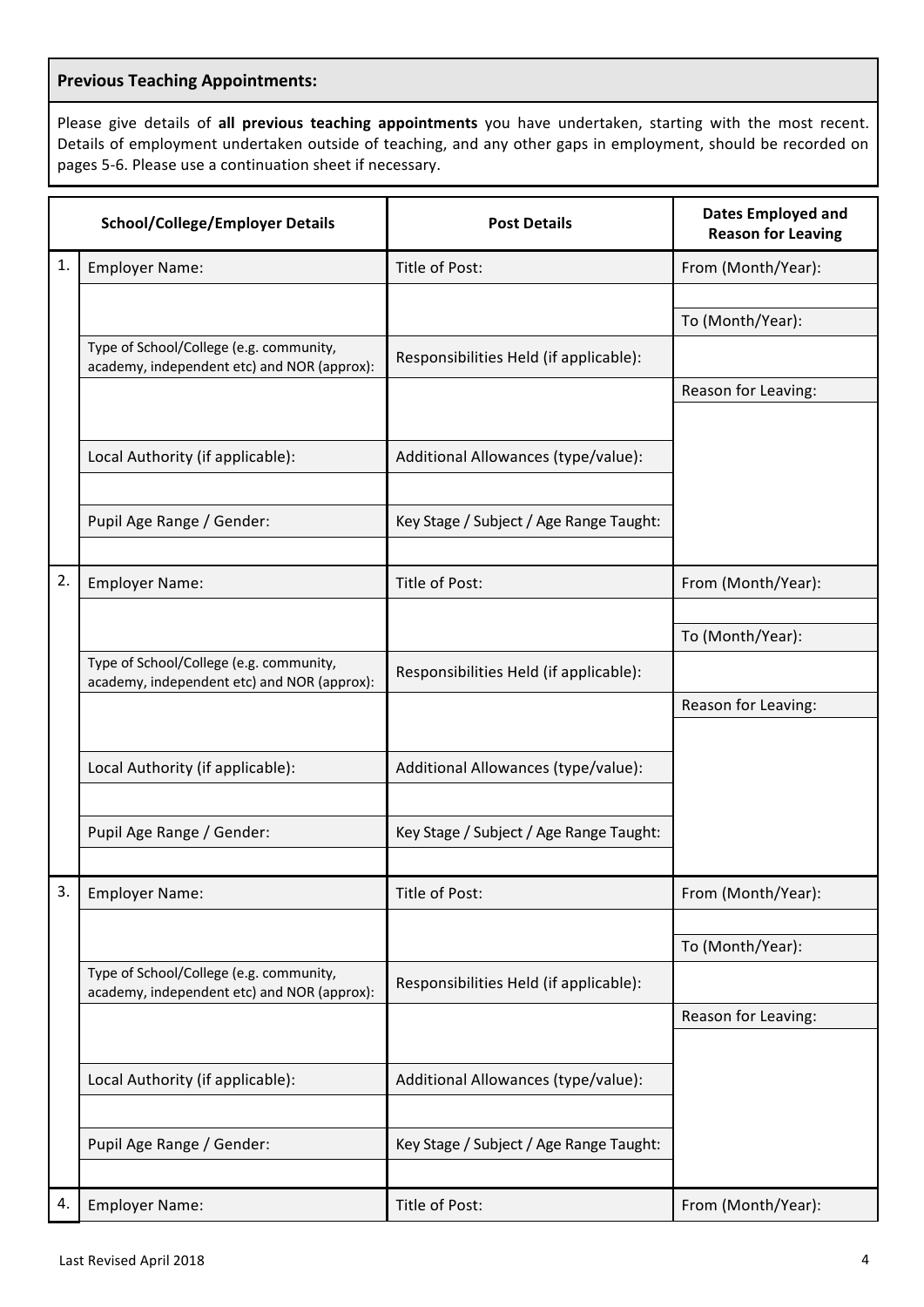| <b>School/College/Employer Details</b>                                                 | <b>Post Details</b>                     | <b>Dates Employed and</b><br><b>Reason for Leaving</b> |
|----------------------------------------------------------------------------------------|-----------------------------------------|--------------------------------------------------------|
|                                                                                        |                                         |                                                        |
|                                                                                        |                                         | To (Month/Year):                                       |
| Type of School/College (e.g. community,<br>academy, independent etc) and NOR (approx): | Responsibilities Held (if applicable):  |                                                        |
|                                                                                        |                                         | Reason for Leaving:                                    |
|                                                                                        |                                         |                                                        |
| Local Authority (if applicable):                                                       | Additional Allowances (type/value):     |                                                        |
|                                                                                        |                                         |                                                        |
| Pupil Age Range / Gender:                                                              | Key Stage / Subject / Age Range Taught: |                                                        |
|                                                                                        |                                         |                                                        |

# **Other Employment:**

Please give details of any other periods of employment you have undertaken which you have not included above, starting with the most recent. Any gaps in your employment and/or training and education history will be explored with you if you are called for interview. Please use a continuation sheet if necessary.

| Employer's Name and<br>Address | Dates<br>Employed<br>From and To<br>(Month/Year) | Position Held | Salary and<br>Benefits | Reason for Leaving |
|--------------------------------|--------------------------------------------------|---------------|------------------------|--------------------|
|                                |                                                  |               |                        |                    |
|                                |                                                  |               |                        |                    |
|                                |                                                  |               |                        |                    |
|                                |                                                  |               |                        |                    |
|                                |                                                  |               |                        |                    |
|                                |                                                  |               |                        |                    |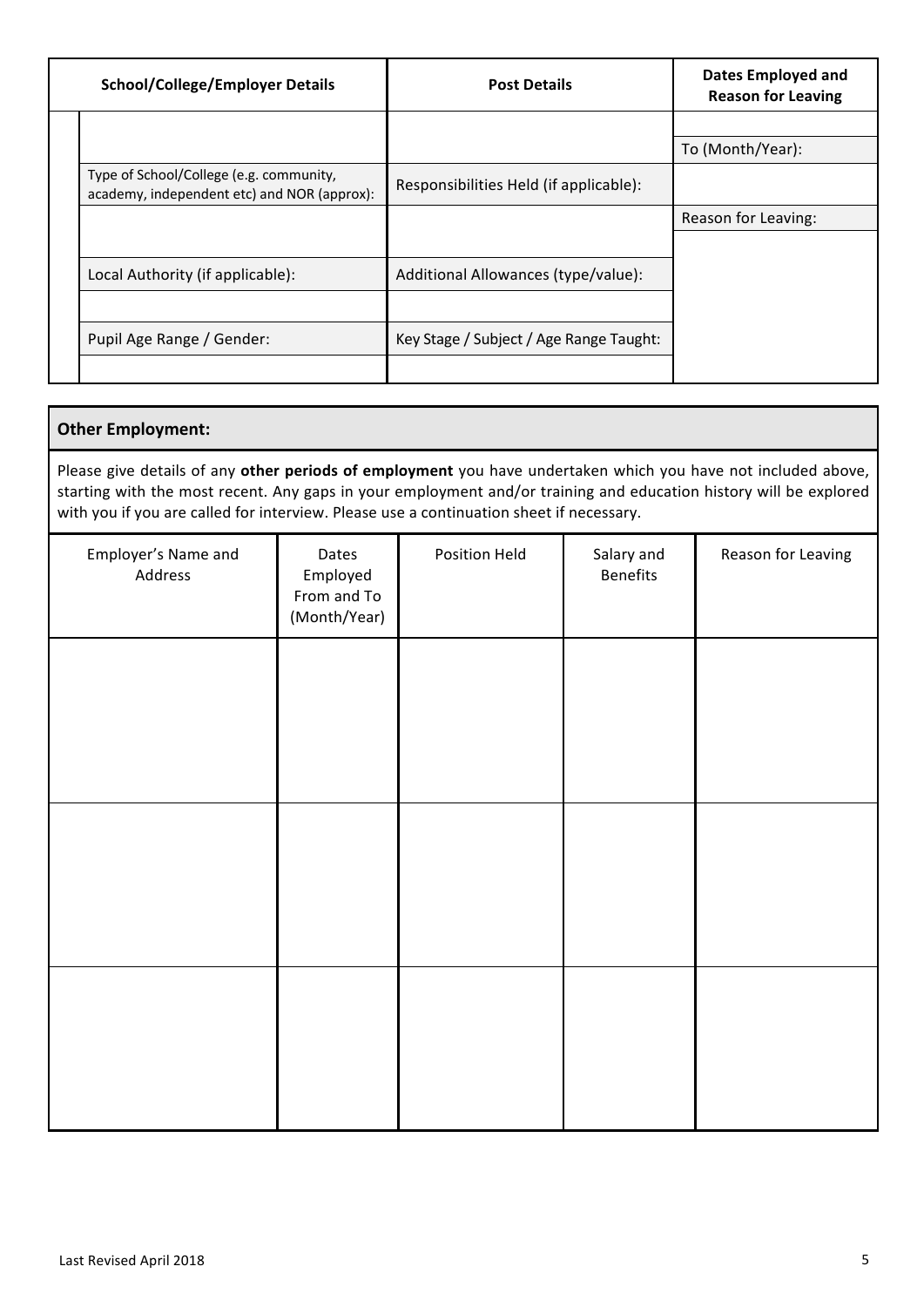| <b>Periods When Not Working:</b> |                                                                                                                                                                                                                        |        |  |  |  |  |
|----------------------------------|------------------------------------------------------------------------------------------------------------------------------------------------------------------------------------------------------------------------|--------|--|--|--|--|
|                                  | Please give details below of any voluntary work you have not detailed elsewhere in your employment history, or<br>reasons for other periods of time when you have not been employed since leaving secondary education. |        |  |  |  |  |
| Date From<br>(Month/Year)        | Date To<br>(Month/Year)                                                                                                                                                                                                | Reason |  |  |  |  |
|                                  |                                                                                                                                                                                                                        |        |  |  |  |  |
|                                  |                                                                                                                                                                                                                        |        |  |  |  |  |
|                                  |                                                                                                                                                                                                                        |        |  |  |  |  |
|                                  |                                                                                                                                                                                                                        |        |  |  |  |  |
|                                  |                                                                                                                                                                                                                        |        |  |  |  |  |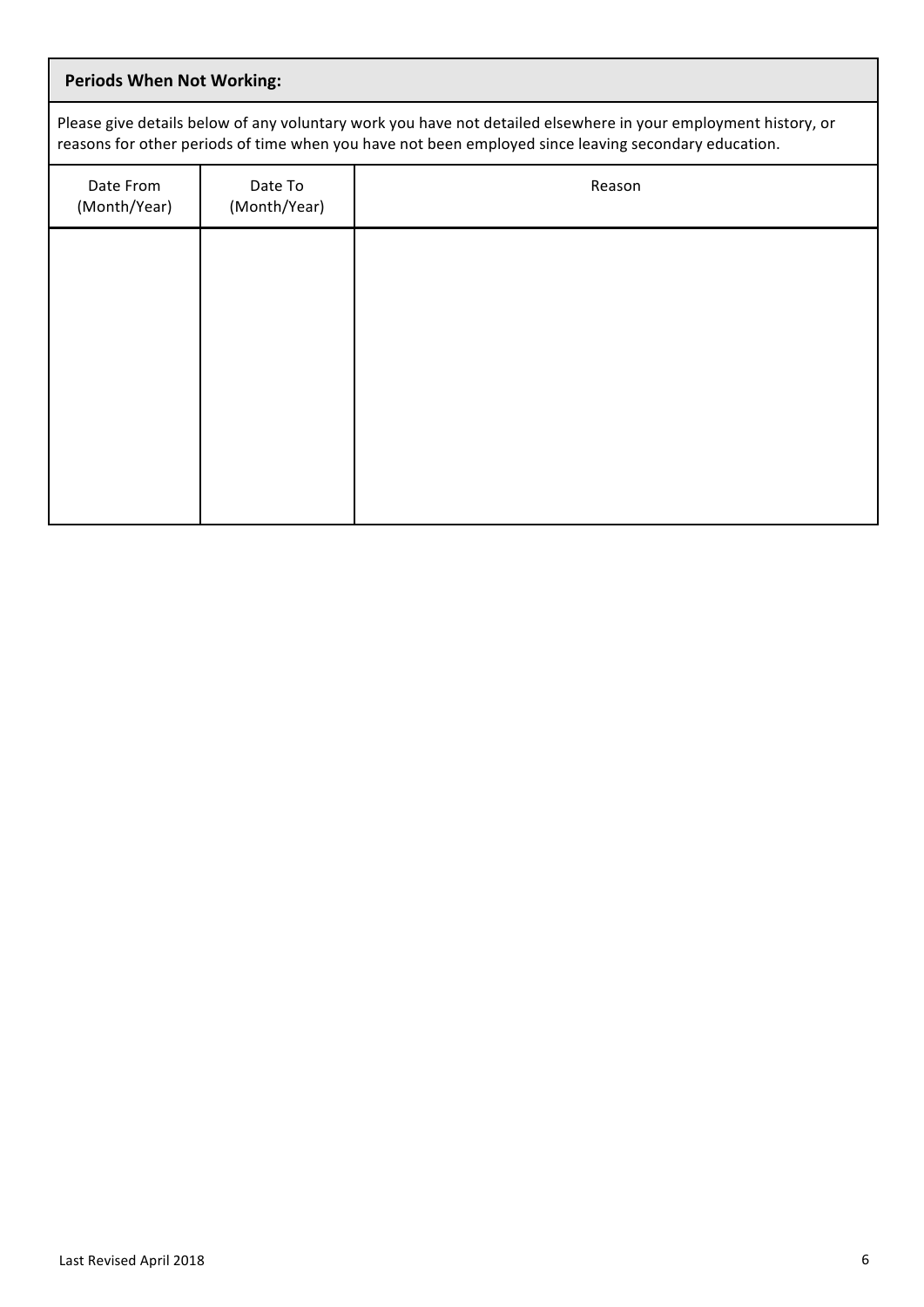## **Statement of Application:**

You are invited to provide further information in support of your application. Please make full use of this section and continue on additional sheets if necessary. Please refer to the person specification for the post and also include:

- The reasons why you are applying for this post;
- The personal qualities and experience that you feel are relevant to your suitability for the post;
- Key responsibilities and achievements in your present or most recent job which are relevant to this application;
- Details of any relevant interests or activities.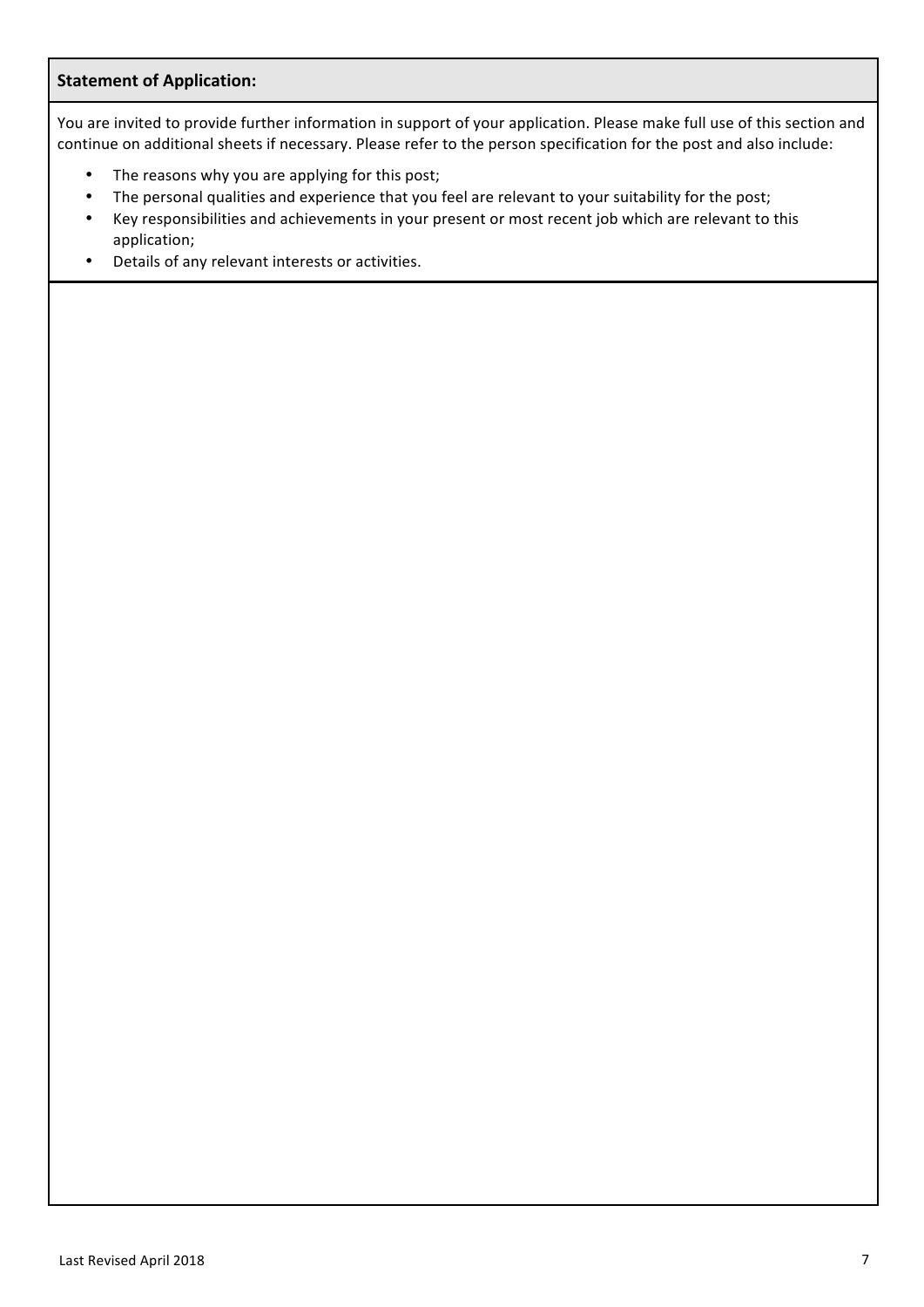#### **Referees:**

- References will only be sought for shortlisted candidates. It is our policy to obtain references prior to interview. If you have concerns regarding this, please contact us before submitting your application form.
- The first referee provided must be your present or most recent employer, unless you have not been in employment before. If you are not currently working with children and young people but have done so in the past, your second referee must be that employer. If you are a Newly Qualified Teacher, one referee must be your college tutor.
- If any of your references relate to your employment at a school or college your referee **must** be the Headteacher or Principal. If you are a serving (or ex) Headteacher or Principal, your referee should be the Chair of the relevant governing body (or alternatively this can be the CEO of a multi-academy trust).
- If you are currently working with children, your present employer will be asked about any disciplinary offences relating to children (whether current or time expired), whether you have been the subject of any substantiated child protection concerns and, if so, the outcome of these investigations. If you are not currently working with children but have done so previously, these issues will be raised with your former employer.
- Please do not name relatives or people acting solely in their capacity as friends as your referees.
- Other previous employers may also be approached for information, prior to interview, to verify details on **your application form, such as particular experience or qualifications.**

| Referee 1                                          | <b>Referee 2</b>                                   |
|----------------------------------------------------|----------------------------------------------------|
| Title (Miss/Mr etc)                                | Title (Miss/Mr etc)                                |
| Name                                               | Name                                               |
| Occupation                                         | Occupation                                         |
| Address                                            | Address                                            |
| Tel. Number                                        | Tel. Number                                        |
| Fax Number                                         | Fax Number                                         |
| <b>Email Address</b>                               | <b>Email Address</b>                               |
| In what<br>capacity do<br>you know the<br>referee? | In what<br>capacity do<br>you know the<br>referee? |

#### **Reasonable Adjustments to the Shortlisting Process:**

We welcome applications from disabled people. Please indicate in the box below if there is anything that we need to do, or take into consideration, to ensure that the shortlisting process is fair in relation to a disability.

Candidates who are invited for interview will be asked in the invitation letter if they require any adjustments to be made to the interview or other selection activities.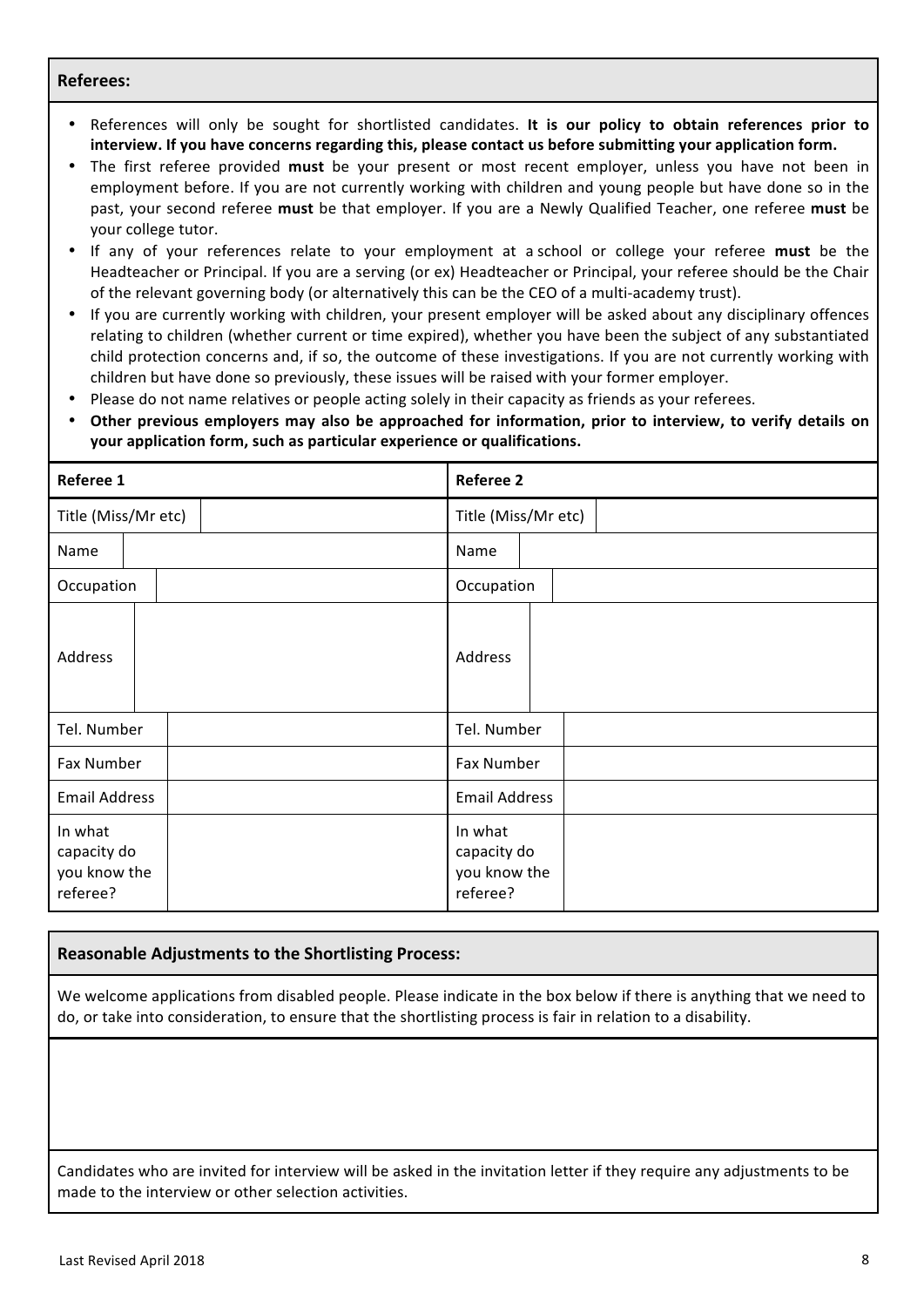#### **Declarations:**

This post is **exempt from the Rehabilitation of Offenders Act (ROA) 1974. If you are appointed you will be required** to undertake an Enhanced Disclosure & Barring Service (DBS) check. You are required to declare any cautions, convictions, reprimands or final warnings which are not protected (i.e. that are not filtered out\*), as defined by the Rehabilitation of Offenders Act 1974 (Exceptions) Order 1975 (as amended). You are also required to disclose any pending criminal proceedings against you or current police investigations, including those relating to other employment or matters outside work. Having a criminal record will not necessarily prevent you from taking up appointment; it will depend on the nature of the offence(s) and their relevance to the post you are applying for. However, should you not declare any of the above and this is subsequently revealed, for example through the DBS check, then this may place your employment in jeopardy. Any information given will be treated in the strictest confidence and with due regard to the ROA and data protection legislation.

\* *Amendments to the Exceptions Order 1975 provide that certain spent convictions and cautions are 'protected' meaning that they are not subject to disclosure to employers and cannot be taken into account.* 

All quidance and criteria on the filtering of these cautions and convictions can be found in the DBS filtering collection on the Gov.uk website and further information on disclosing a criminal record can also be obtained from Nacro: *www.nacro.org.uk*

| Please answer the following questions:                                                                                                                                                                                                                                                                           |                                                                                       |                                             |        |
|------------------------------------------------------------------------------------------------------------------------------------------------------------------------------------------------------------------------------------------------------------------------------------------------------------------|---------------------------------------------------------------------------------------|---------------------------------------------|--------|
| Do you have any cautions, convictions, reprimands or final warnings which are not<br>protected, as defined by the Rehabilitation of Offenders Act 1974 (Exceptions) Order 1975<br>(as amended) and/or are you the subject of a current police investigation or have criminal<br>proceedings pending against you? |                                                                                       |                                             | YES/NO |
| Are you on the Children's Barred List (previously List 99 and PoCA list) or have you ever<br>been disqualified from working with children or been subject to any sanctions imposed by a<br>YES/NO<br>regulatory body, e.g. Teaching Regulation Agency (or its predecessor bodies)?                               |                                                                                       |                                             |        |
| It is a criminal offence for barred individuals to seek, or to undertake, work with children.<br>If you have answered 'YES' to either of the above, please provide further details on a separate sheet in a sealed<br>envelope marked 'CONFIDENTIAL'.                                                            |                                                                                       |                                             |        |
| Are you currently registered with the DBS Update Service?                                                                                                                                                                                                                                                        |                                                                                       |                                             | YES/NO |
| If YES, please provide the information below. If NO, please proceed to the next section.                                                                                                                                                                                                                         |                                                                                       |                                             |        |
| <b>DBS Registration Number</b>                                                                                                                                                                                                                                                                                   |                                                                                       | <b>Annual Registration Renewal Date</b>     |        |
|                                                                                                                                                                                                                                                                                                                  | Level of check obtained at point of registration? (select one)<br>STANDARD / ENHANCED |                                             |        |
| Which workforce was your check requested for at point of<br>registration? (select one)                                                                                                                                                                                                                           |                                                                                       | CHILDREN / ADULT / ADULT & CHILDREN / OTHER |        |
|                                                                                                                                                                                                                                                                                                                  |                                                                                       |                                             |        |

**Declaration:** By signing this application form and providing the information above I understand that I am authorising the school/college to consult the DBS Update Service in the context of its recruitment and safeguarding procedures and agree to provide the relevant disclosure certificate to facilitate this process.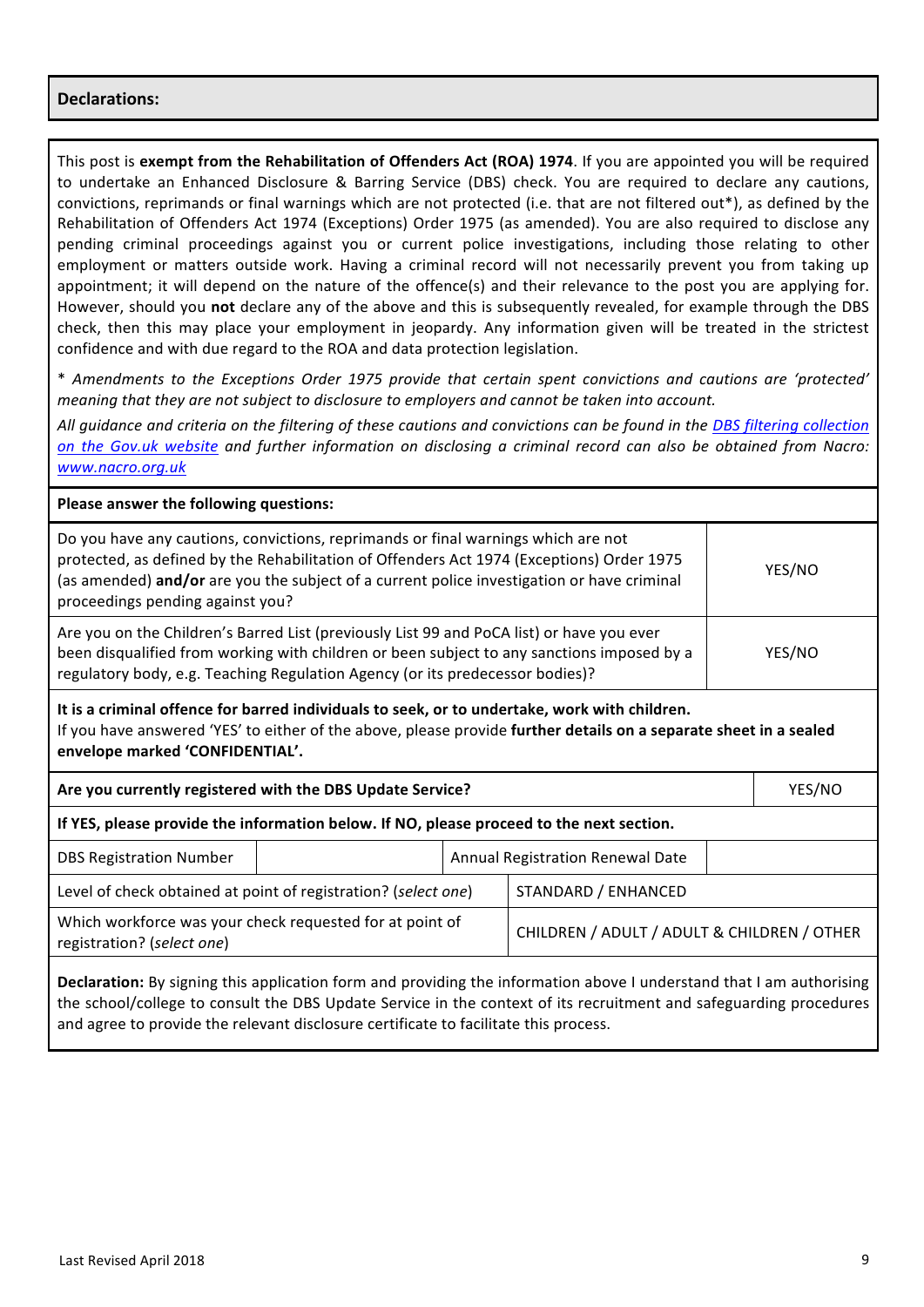#### **A Note on Childcare Disqualification Requirements**

In addition to undertaking checks to ensure that members of staff are suitable to work with children, schools are also specifically required to establish that members of staff are not disqualified from working with children who have not yet reached the age of 8 in order to comply with the Childcare Act 2006 and the Childcare (Disqualification) Regulations 2009. All staff responsible for the provision or management of such childcare (including teaching) are therefore required to declare that they are not disqualified from undertaking such work upon appointment.

A disqualified person is not permitted to provide or manage care for children under age 8 unless they apply for, and are granted, a waiver from Ofsted. In summary, a person may be disqualified through:

- Inclusion on the Children's Barred List;
- Being cautioned for, or convicted of, certain violent and sexual criminal offences against children and adults;
- Grounds relating to the care of children (including where an order is made in respect of a child under the person's care);
- Having registration refused or cancelled in relation to childcare or children's homes or being disqualified from private fostering;
- Living in the same household where another person who is disqualified lives or works (referred to as disqualification 'by association').

Disqualification also applies to equivalent offences committed overseas. The Regulations do not automatically apply to all posts in a school or to settings where there is no provision for children under 8. You will therefore be informed if the Regulations are relevant to the post you are applying for.

Should you need to, you can find out more about disqualification in the Department for Education's guidance: https://www.gov.uk/government/publications/disqualification-under-the-childcare-act-2006

| Declaration of Relationships:                                                                                                             |          |
|-------------------------------------------------------------------------------------------------------------------------------------------|----------|
| Are you related to, or do you have a close personal relationship with an existing member of<br>staff or member of the board of governors? | YES / NO |
|                                                                                                                                           |          |

If YES, please provide below his/her name and role, and state your relationship:

I declare that the information I have given on this form is correct. I understand that providing false or misleading information is an offence which could result in my application being rejected, or, in the event of employment being obtained, may result in disciplinary action being taken, up to and including summary dismissal. In some circumstances it could also result in a referral to the police. I have read the Job Applicant Privacy Notice and give my consent for the personal data supplied to be used for the purposes of recruitment and selection as laid out in that notice.

| Signature of Applicant | Date |  |
|------------------------|------|--|
|------------------------|------|--|

If you have submitted your application electronically, you will be asked to sign your application form in the event that you are shortlisted and called for interview.

#### **Thank you for your application.**

| Retention of Application Forms: As outlined in the Privacy Notice, it is our policy to retain all application   YES | N <sub>C</sub> |
|---------------------------------------------------------------------------------------------------------------------|----------------|
| forms for unsuccessful applicants for a period of six months, after which time they are securely                    |                |
| destroyed. If another suitable vacancy arises during that period which we think might suit your skills and          |                |
| experience, we may contact you to make you aware of the vacancy. Please indicate if you are happy for               |                |
| us to use your application form in this way (highlight preferred option or type YES/NO):                            |                |